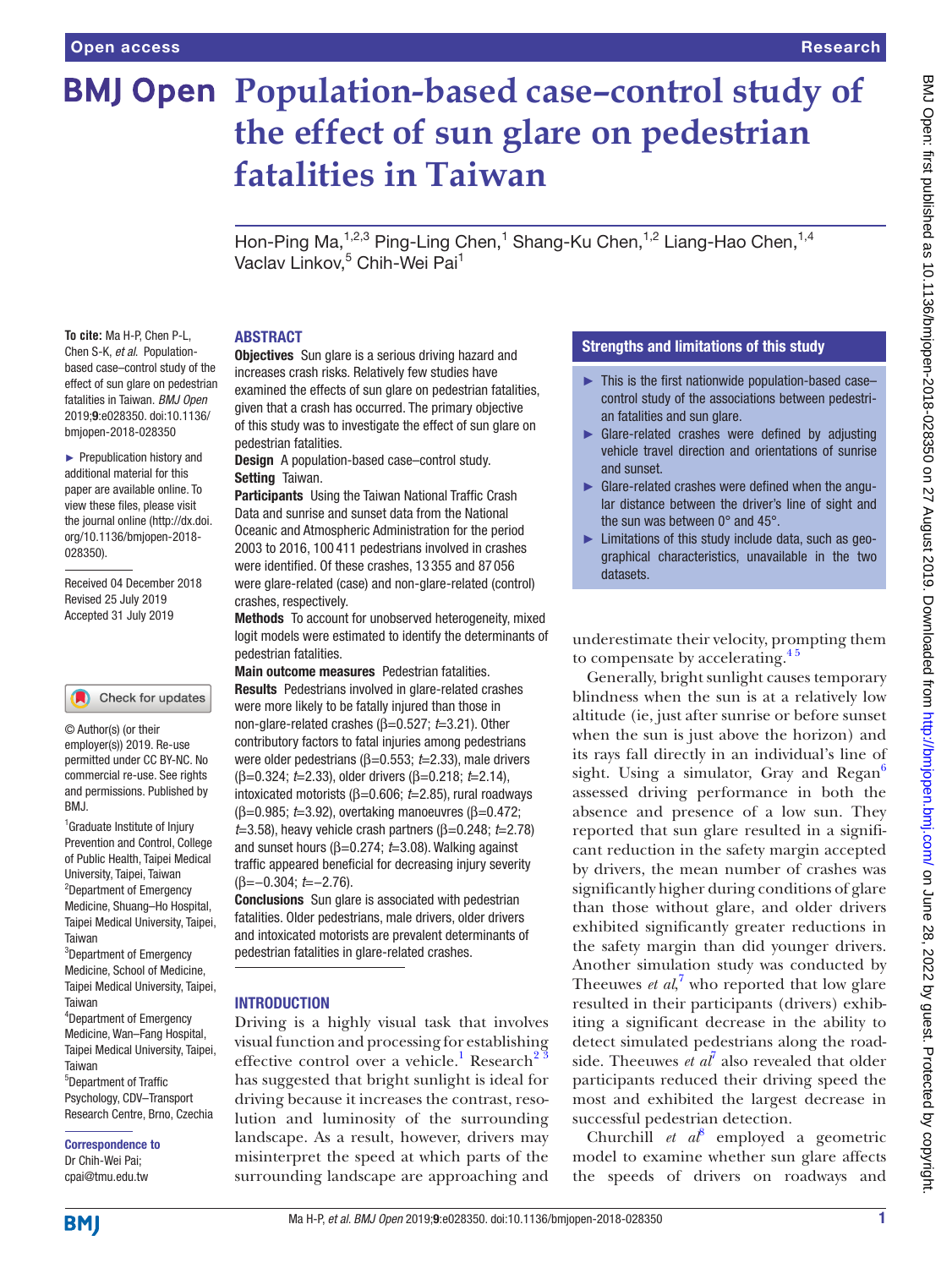concluded that changes in speed as a result of sun glare affected highway congestion. Jurado-Piña and Pardillo Mayora,<sup>9</sup> in an investigation of the maximum tolerable sun glare determined that glare occurs when at specific angular distances between a driver's line of sight and the sun; these angular distances are 19° for a 40-year-old driver and  $25^{\circ}$  for a 60-year-old driver. Anue<sup>10</sup> suggested that sun glare typically does not occur at angular distances greater than 25°.

Several studies have investigated whether a direct relationship exists between sun glare and crashes by using data from police reports or hospitals. In a longitudinal study of patients who had been hospitalised because of a motor-vehicle crash, Redelmeier and Raza<sup>[11](#page-8-3)</sup> concluded that bright sunlight was associated with an increased risk of life-threatening crashes in Canada. By analysing police-reported crash data from Arizona, USA, Mitra and Washington<sup>12</sup> indicated that sun glare was a crucial overlooked variable that could explain intersection crashes and that including this variable improved the explanatory power of statistical models. By linking police-reported crash data from Arizona, USA, with sunrise and sunset data from the National Oceanic Atmospheric Adminis-tration (NOAA), Mitra<sup>[3](#page-7-5)</sup> concluded that the odds of glare causing a crash were higher on roadways running eastbound and westbound than those running northbound and southbound. Mitra<sup>[3](#page-7-5)</sup> further indicated that rear-end and angle crashes at signalised intersections were affected by sun glare, but that the severity of motorist injury was unaffected by sun glare.

By analysing the traffic-crash database of Chiba, Japan, Hagita and Mori<sup>[13](#page-8-5)</sup> revealed that crashes involving pedestrians or bicycles at intersections were more likely when the sun was below 45° above the horizon in the driving direction. Sun *et al*, [14](#page-8-6) analysing police-reported crash data in Edmonton, Alberta, Canada, reported similar findings, concluding that sun glare significantly contributed to crash occurrence, especially at intersections. Furthermore, they indicated that the effect of sun glare on crash occurrence during mornings on eastbound roads and evenings on westbound roads is significantly greater during the spring and autumn months and that certain crash types (eg, crashes related to signal violation, failure to yield to pedestrians/cyclists and improper turning and lane changing) are more likely during periods of sun glare. By analysing police-reported crash data, Choi and  $\text{Sing}h^{15}$  $\text{Sing}h^{15}$  $\text{Sing}h^{15}$  revealed that, when compared with other age groups, elderly motorists tend to have a greater propensity for striking other vehicles in conditions of sun glare, especially on roadways that are not physically divided.

According to our literature review, a significant gap remains in the understanding of the relationship between sun glare and pedestrian fatalities, conditional on a pedestrian occurring. The primary research hypothesis of the present study was that pedestrian injury severity increases as visibility decreases (ie, during sun glare). This study therefore investigated whether sun glare is associated with pedestrian fatalities. This study also examined the

determinants of pedestrian fatalities in crashes related to sun glare.

# Materials and methods

### Data source

By using the Taiwan National Traffic Crash Dataset as well as sunrise and sunset data from the NOAA for the period from 2003 to 2016 (National Oceanic Earth System Research Laboratory and Atmospheric Administration,<sup>[16](#page-8-8)</sup> accessed: 22 August 2018), the current study examined the effect of sun glare on pedestrian fatalities, given that a crash involving a vehicle and pedestrian has occurred. The Taiwan National Traffic Crash Dataset comprises two types of file: crash files and vehicle and victim files. Crash files contain general information on the times and dates of crashes, as well as weather, road conditions, lighting conditions and road types. Vehicle and victim files contain vehicle-related information, such vehicle type, manoeuvres, first point of impact and orientation, as well as driver and casualty information, such as age, sex and injury severity. Injury severity is classified into one of two levels: fatality or injury. Victims who die within 24hours as a result of a crash are classified as fatalities, whereas victims who sustain injuries, whether mild or severe, are classified as cases of injury.

Daily sunrise and sunset times and orientation are available from the NOAA. The sunrise and sunset orientation data for Taiwan are presented in [online supplementary](https://dx.doi.org/10.1136/bmjopen-2018-028350)  [appendix 1](https://dx.doi.org/10.1136/bmjopen-2018-028350). By using the data on the temporal characteristics (ie, time and date) and orientation of vehicle crashes from the Taiwan National Traffic Crash Dataset, pedestrian crashes were matched with the sunrise and sunset data of the NOAA and subsequently classified into glare-related or non-glare-related crashes. The Institutional Review Board affiliated with Taipei Medical University approved our study (IRB#: N201808071). Personal identification data, such as name or identification number, are not available in the dataset.

A glare-related crash was defined as a crash in which the following two conditions were satisfied: the car was travelling in a direction towards the sunrise or sunset and the angular distance between the driver's line of sight and the sun was between 0° and 45°. Data on a vehicle's travel orientation (north, south, east or west) are available from the National Traffic Crash Dataset, and data on sun orientation are available from the NOAA. The angular distances were adjusted according to the time of the crash (available from the National Traffic Crash Dataset) and daily sunrise and sunset times (available from the NOAA).

For example, according to the Taiwan National Traffic Crash Dataset, a car–pedestrian crash occurred in Hsinchu City, where a car heading northeast collided with a pedestrian at 06:18 on 18 June, 2016. Angular distances from  $0^{\circ}$  to  $45^{\circ}$  were reported<sup>[13](#page-8-5)</sup> to cause sun glare and potentially affect traffic safety in Japan. We adopted these same angular distances as the threshold for defining a glare-related crash. According to the NOAA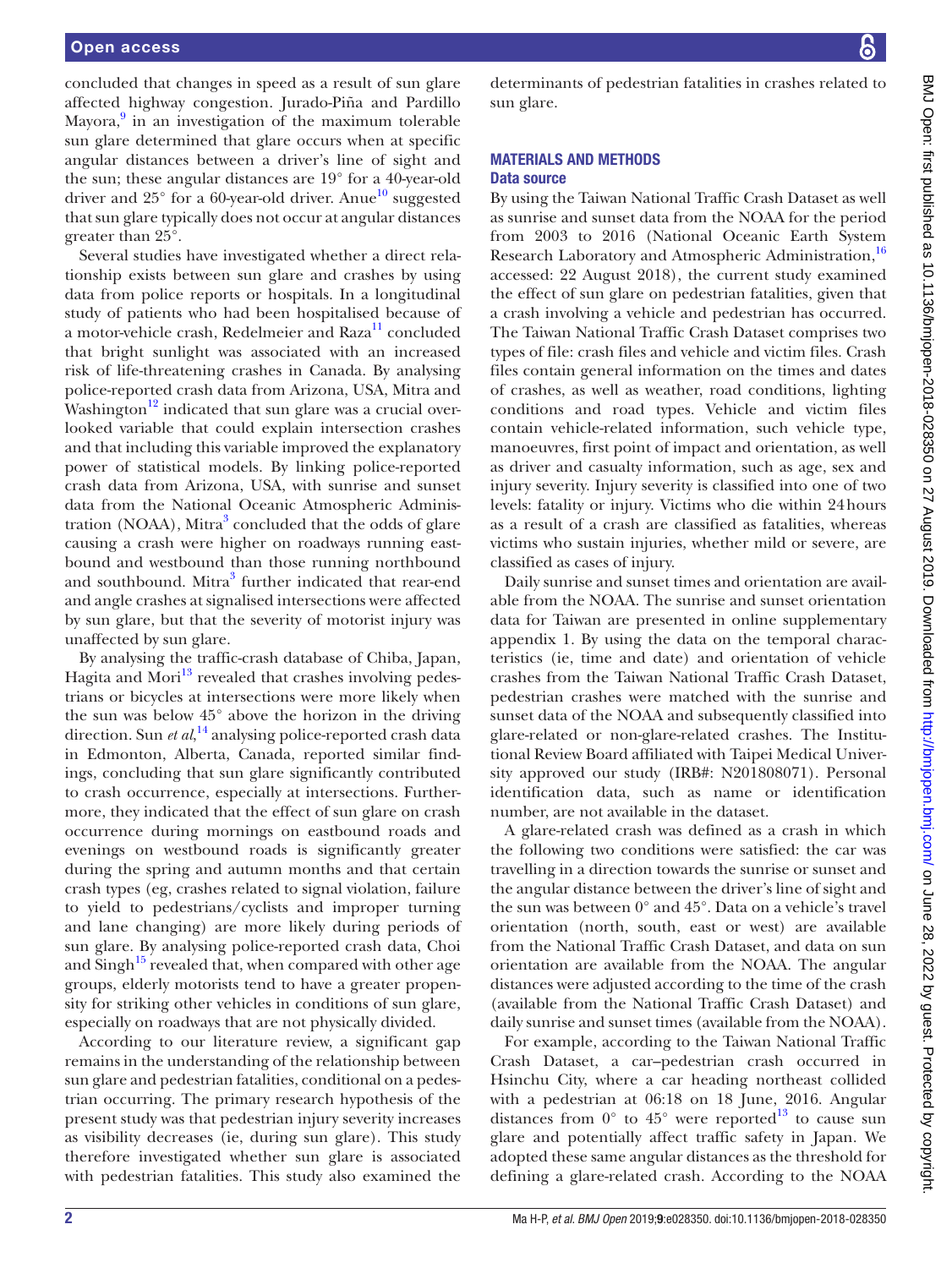website, for this particular (18 June, 2016) and location (Hsinchu City with latitude of 24.778°N and longitude of 120.988°E), the sun rose from northeast, and the sunrise and sunset times were at 05:07 and 18:47, respectively. The daytime length for this particular day was 13hours and 40min, equivalent to 820min. The angular distances for sunrise and sunset are  $0^{\circ}$  to  $180^{\circ}$ , respectively; on this particular day, the sun moved 0.2195° every minute  $(180/820=0.2195)$ . The adopted angular distance of  $45^{\circ}$ is equivalent to  $205 \text{min}$  (45/0.2195=205); therefore, the glare times transformed from the angular distances of 0° to 45° for this particular crash can be between 05:07 and 08:32 (range of 205min). This particular crash was therefore classified as a glare–related crash because the car was headed northeast (which was the direction of the sunrise) and the time of the crash (06:18) was associated with an angular distance within  $0^{\circ}$  to  $45^{\circ}$  (ie, times between 05:07 and 08:32).

A flow-chart of the sample selection from the Taiwan Traffic Crash Dataset for the period from 2003 to 2016 is presented in [online supplementary appendix 2.](https://dx.doi.org/10.1136/bmjopen-2018-028350) A total of 195258 pedestrian casualties from traffic crashes during this period were selected from the dataset. In our sample, each pedestrian was counted. Only crashes involving a single pedestrian were considered in this study; crashes involving two or more pedestrians (accounting for 0.12% of all pedestrian crashes) were excluded. This study also considered only pedestrian crashes in which the crash partner was a motorcycle, car, taxi or heavy vehicle (eg, bus or coach). Crashes that occurred during adverse weather conditions, such as rain, fog or clouds, were excluded (n=45712). A total of 917 cases had missing data with regard to date, time or vehicle orientation. Because these cases (adverse weather conditions and missing data) were not mutually exclusive, the total number of cases excluded was 45 365, yielding a total of 149839 valid cases of pedestrian casualties. These valid cases were matched with the NOAA sunrise and sunset data.

After crashes that had occurred after sunset or before sunrise (n=49428) were excluded, 100411 cases of pedestrian casualties remained. Of the 100411 pedestrians that were matched with the sunrise and sunset data from the NOAA, 13355 were glare-related cases (treated as cases), and 87056 were non-glare-related cases (treated as controls).

## Definition of variables

The following demographic data were collected regarding the pedestrians in cases of casualties: sex, age (four groups: <18, 18 to 40, 41 to 64 and ≥65 years), alcohol use (yes: breathalyser test results of ≥0.15mg/L or blood-alcohol concentration (BAC) level >0.03%; no: breathalyser test results <0.15 mg/L or BAC level  $\leq 0.03\%$ ), licence status (licensed: with a valid licence; unlicensed: without a valid licence) and pedestrian crossing manner (facing traffic: pedestrians walking towards traffic; back to traffic: pedestrians walking with their backs to traffic; crossing: pedestrians crossing the street).

In Taiwan, those under the age of 18 are identified as teenagers who are unable to legally ride motorcycles or drive cars. Those aged 65 years or older were identified as elderly individuals. The remaining individuals aged 18 to 64 were classified into two even age intervals: 18 to 40 and 41 to 64 years. BAC data were obtained by police who conducted breathalyser tests or who ordered follow-up blood tests at hospitals. According to Taiwanese law, drivers with either breathalyser test  $\geq 0.15$  mg/L or BAC level >0.03% are considered to be drink-driving. Data from breathalyser tests or BAC levels were available only for motorists and not for pedestrians because, by law, only motorists involved in crashes are required to be tested for alcohol consumption.

The vehicle attribute considered was the crash partner (motorcycle, car, taxi or heavy vehicle, such as a bus or coach). The following road factors were considered: sun glare (yes: affected by sun glare; no: unaffected by sun glare) and crash location (rural: roadways with speed limits of ≥51km/hour; urban: roadways with speed limits of ≤50km/hour). Two temporal factors, the month of the crash (spring/summer: March to August; autumn/winter: September to February) and days of the crash (weekday: Monday to Friday; weekend: Saturday or Sunday), were examined.

# Patient and public involvement

The current research analysed national police-reported crash data as well as sunrise and sunset data from the NOAA, which are anonymised datasets. Neither patients nor the public were involved in this study.

# Statistical analysis

The distribution of pedestrian injury severity according to a set of variables (ie, human attributes, environmental factors and vehicle characteristics) is reported in this study.  $\chi^2$  tests were conducted to examine the association between the independent variables and pedestrian injury severity. Because the dependent variable was binary (fatality vs injury), binary mixed logit models, which allow parameter coefficients to have distributions rather than be fixed across individuals, were estimated. The variables discovered through  $\chi^2$  testing to be associated with the outcome  $(p<0.2)$  were then incorporated into multivariate mixed logit models. To detect multi-collinearity among the variables (all categorical), a  $\chi^2$  independent test was conducted, and Cramer's  $V^{17}$  was estimated. To determine whether sun glare was associated with pedestrian fatalities, one overall model that included sun glare as one of the variables was utilised. One additional model with interaction terms of sun glare with other variables was subsequently estimated.

Mixed logit models were estimated to account for unobserved heterogeneity that may have arisen because of unmeasured variables, such as risk perception, behavioural factors and other socioeconomic factors not available in the police-reported crash data. One example of a behavioural factor is distraction by phone use that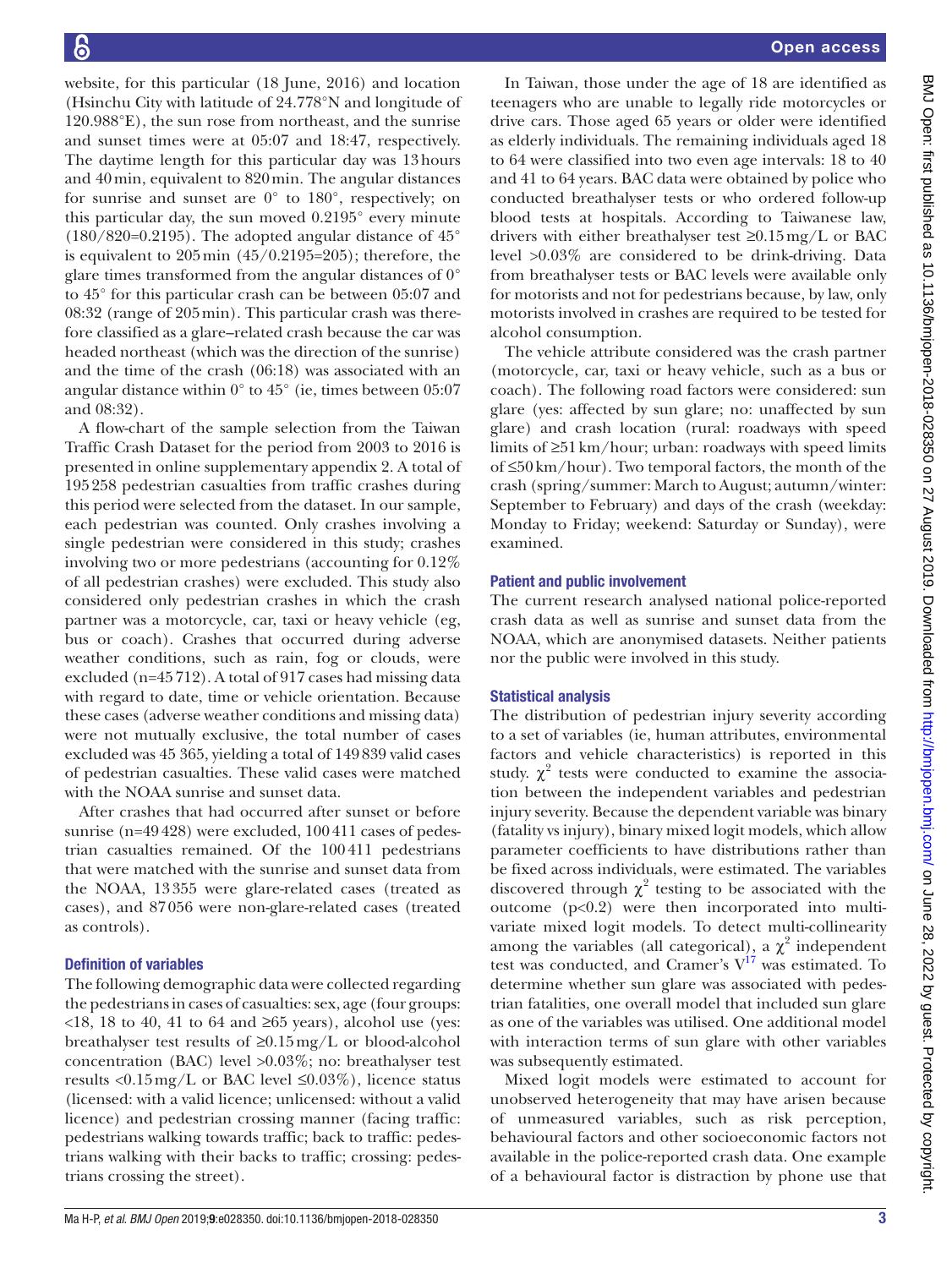may result in risk-taking inclinations and consequently an increased risk of injury[.18 19](#page-8-10) Ignoring the effects of unobserved variables may lead to inconsistent estimates in all statistical models.<sup>[20](#page-8-11)</sup>

In the present study, the utility of the injury severity *i* for a crash *n* was defined as follows:

$$
IS_{\text{in}} = \beta_{\text{n}} X_{\text{in}} + \epsilon_{\text{in}} \tag{1}
$$

where  $IS_{in}$  is an injury-severity function determining the injury-severity category *i* (fatal or injury) for an individual pedestrian  $n$ ;  $X_{in}$  is a vector of the observed variables, such as pedestrian and driver attributes, vehicle characteristics and environmental or temporal variables,  $\beta_n$  is a vector of the parameters associated with  $X_{\hat{i}}$ ; and  $\varepsilon_{\hat{i}}$  is the error term. The mixed logit model uses  $\beta_n$  as a vector of estimable parameters, which vary among pedestrians. The variation is observed with density  $f(\beta/\theta)$ , where  $\theta$  is a vector of the parameters of the density distribution. In most applications, mixed models specify that the density *f* has a continuous distribution, such as a normal, lognormal, triangular or uniform distribution.

Given error terms that are independent and identically Gumbel distributed, $^{21}$  the unconditional probability of one alternative *i* (from the set of injury-severity categories *I*) is the integral of the conditional probability with a multinomial logit form over the parameter *β* of density *f*:

$$
P_{\rm in} = \left(\frac{\exp(\beta'X_{\rm in})}{\sum_{j=1}^{I} 1 + \exp(\beta'X_{\rm inj})}\right) f(\beta|\theta) d\beta \tag{2}
$$

All parameters are initially assumed to be random; then, their estimated SD are evaluated using a zero-based (asymptotic) t-test for each parameter. One study<sup>[20](#page-8-11)</sup> pointed out that a simulation-based maximum likelihood with 200 Halton draws may provide a more efficient distribution of draws for numerical integration and requires fewer draws to achieve convergence. We attempted to increase the number of Halton draws, and the results appeared stable with the use of 1000 Halton draws.

#### **RESULTS**

[Table](#page-4-0) 1 lists the distribution of pedestrian injury severity according to a set of variables. Of the 13355 glare-related cases, 329 pedestrians (2.46%) sustained fatal injuries, which is higher than those in non-glare-related crashes (1.83%). Majority of pedestrian crashes involved motorists with valid licences (85.65%), sober motorists (85.97%), urban roadways (89.57%), pedestrians who were hit while crossing the street (65.85%) or non-glare conditions (86.70%) or occurred on weekdays (74.83%).

Through  $\chi^2$  testing, the following variables were determined to be associated with the outcome: sun glare; pedestrian and driver sex and age; driver license possession and alcohol consumption; crash month, location and partner; pedestrian movement; car manoeuvre; sunset hours and day of the week. These factors were then incorporated into the mixed logit models.

[Table](#page-5-0) 2 presents the estimation results of the mixed logit model of pedestrian injury severity. We compared the Akaike information criterion (AIC) of the models when determining the optimal distribution and determining whether parameters were fixed or random; male motorists and heavy vehicles as crash partners were determined to be random parameters, with a uniform distribution that appears to provide the best statistical fit.

According to the results listed in [table](#page-5-0) 2, glare-related crashes contributed to fatalities (*t*=3.21), and the estimated parameter was fixed across all observed pedestrians (the AIC, when fixed, was smaller than when allowed to be random). The parameter implies that glared-related crash was more likely to result in fatal injuries among pedestrians than a non-glare-related crash. Other factors discovered to have fixed effects on observed pedestrians and increase the likelihood of fatal injuries were pedestrians aged 65 years or older, motorists aged 65 years or older, rural roadways, intoxicated motorists, weekend days, overtaking manoeuvres and sunset hours.

The parameter for male motorist appeared to be random, having a normal distribution with a mean of 0.324 and SD of 0.389 (see [table](#page-5-0) 2), indicating that individual pedestrians being struck by male motorists had different parameters. Given the estimates (mean=0.324, SD=0.389), approximately 79.8% of pedestrians had a higher probability of sustaining fatal injuries when all other variables remained constant. Another parameter found to have a random effect across the sample of pedestrians was the variable of a heavy vehicle as the crash partner (with a normal distribution). This parameter had a mean of 0.274 and SD of 0.622 (see [table](#page-5-0) 2), indicating that individual pedestrians struck by heavy vehicles have different parameters, with 67.0% of the distributions resulting in a positive parameter (increasing the likelihood of fatal injuries) and 33.0% resulting in negative parameter (decreasing the likelihood of fatal injuries).

The direction of travel of pedestrians relative to vehicular traffic was also discovered to affect pedestrian fatalities (*t*=−2.76). This fixed parameter suggests that pedestrians who faced traffic while walking were less likely to sustain fatal injuries than were those making other movements, such as walking with their backs to traffic or crossing the street.

[Table](#page-5-1) 3 presents the estimation results of the mixed logit model of pedestrian injury severity specifically in glare-related crashes. For this model, the only random parameter (with a uniform distribution) was the variable of a heavy vehicle as the crash partner. The heterogeneous effect indicates that crashes involving heavy vehicles were associated with both higher and lower likelihoods of pedestrians sustaining fatal injuries. We speculate that this heterogeneous effect is caused by variance in the experience level among certain driver groups, with more experienced drivers exhibiting a decreased likelihood of causing fatal injuries. In other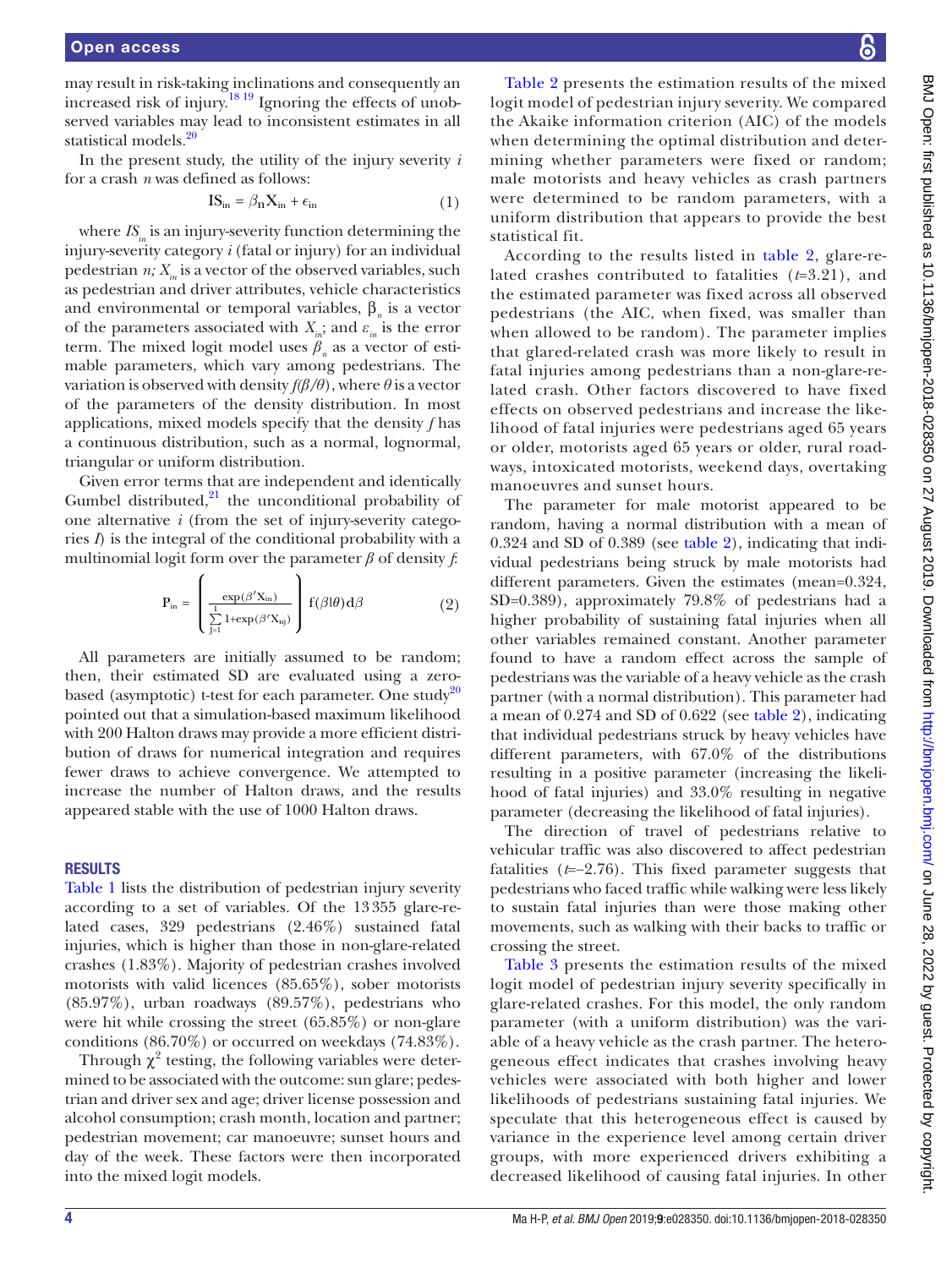<span id="page-4-0"></span>

| Distribution of pedestrian injury severity according to a set of variables for the period 2003 to 2016<br>Table 1 |                |                 |                |               |  |
|-------------------------------------------------------------------------------------------------------------------|----------------|-----------------|----------------|---------------|--|
|                                                                                                                   |                | <b>Fatality</b> | <b>Injury</b>  | $\chi^2$ test |  |
|                                                                                                                   | N              | $n$ (%)         | $n$ (%)        | P value       |  |
| Total                                                                                                             | 100411         | 1925 (1.92)     | 98486 (98.08)  |               |  |
| Sun glare                                                                                                         |                |                 |                |               |  |
| <b>Yes</b>                                                                                                        | 13355 (13.30)  | 329 (2.46)      | 13026 (97.54)  | < 0.01        |  |
| No                                                                                                                | 87056 (86.70)  | 1596 (1.83)     | 85460 (98.17)  |               |  |
| Pedestrian gender                                                                                                 |                |                 |                |               |  |
| Male                                                                                                              | 50942 (50.73)  | 1015 (1.99)     | 49927 (98.01)  | 0.08          |  |
| Female                                                                                                            | 49469 (49.27)  | 910 (1.84)      | 48559 (98.16)  |               |  |
| Driver gender                                                                                                     |                |                 |                |               |  |
| Male                                                                                                              | 53351 (53.13)  | 1132 (2.12)     | 52219 (97.88)  | < 0.01        |  |
| Female                                                                                                            | 47060 (46.87)  | 793 (1.69)      | 46267 (98.31)  |               |  |
| Pedestrian age (years)                                                                                            |                |                 |                |               |  |
| < 18                                                                                                              | 3644 (3.63)    | 67 (1.84)       | 3577 (98.16)   | < 0.01        |  |
| $18 - 40$                                                                                                         | 25851 (25.75)  | 154 (0.60)      | 25 697 (99.40) |               |  |
| $41 - 64$                                                                                                         | 31283 (31.15)  | 352 (1.13)      | 30931 (98.87)  |               |  |
| $\geq 65$                                                                                                         | 39633 (39.47)  | 1352 (3.41)     | 38281 (96.59)  |               |  |
| Driver age (years)                                                                                                |                |                 |                |               |  |
| <18                                                                                                               | 4458 (4.44)    | 103 (2.31)      | 4355 (97.69)   | < 0.01        |  |
| $18 - 40$                                                                                                         | 25 808 (25.70) | 295 (1.14)      | 25513 (98.86)  |               |  |
| $41 - 64$                                                                                                         | 32523 (32.39)  | 474 (1.46)      | 32049 (98.54)  |               |  |
| $\geq 65$                                                                                                         | 37622 (37.47)  | 1033 (2.75)     | 36589 (97.25)  |               |  |
| <b>Driver licence</b>                                                                                             |                |                 |                |               |  |
| Licensed                                                                                                          | 86007 (85.65)  | 1609 (1.87)     | 84398 (98.13)  | 0.01          |  |
| <b>Unlicensed</b>                                                                                                 | 14404 (14.35)  | 316 (2.19)      | 14088 (97.81)  |               |  |
| Alcohol use for driver                                                                                            |                |                 |                |               |  |
| <b>No</b>                                                                                                         | 86322 (85.97)  | 1512 (1.75)     | 84810 (98.25)  | < 0.01        |  |
| Yes                                                                                                               | 14089 (14.03)  | 413 (2.93)      | 13676 (97.07)  |               |  |
| <b>Seasons</b>                                                                                                    |                |                 |                |               |  |
| Spring/summer                                                                                                     | 47 671 (47.48) | 914 (1.92)      | 46757 (98.08)  | 0.99          |  |
| Autumn/winter                                                                                                     | 52740 (52.52)  | 1011 (1.92)     | 51729 (98.08)  |               |  |
| Crash location                                                                                                    |                |                 |                |               |  |
| Rural                                                                                                             | 10475 (10.43)  | 352 (3.36)      | 10123 (96.64)  | < 0.01        |  |
| Urban                                                                                                             | 89936 (89.57)  | 1573 (1.75)     | 88363 (98.25)  |               |  |
| Crash partner                                                                                                     |                |                 |                |               |  |
| Motorcycle                                                                                                        | 33221 (33.09)  | 643 (1.94)      | 32578 (98.06)  | < 0.01        |  |
| Car                                                                                                               | 45963 (45.77)  | 801 (1.74)      | 45 162 (98.26) |               |  |
| Taxi                                                                                                              | 9655 (9.62)    | 208 (2.15)      | 9447 (97.85)   |               |  |
| Heavy vehicle                                                                                                     | 11572 (11.52)  | 356 (3.08)      | 11216 (96.92)  |               |  |
| Pedestrian movement                                                                                               |                |                 |                |               |  |
| Facing traffic                                                                                                    | 9704 (9.66)    | 172 (1.77)      | 9532 (98.23)   | < 0.01        |  |
| Back to traffic                                                                                                   | 24584 (24.48)  | 623 (2.53)      | 23961 (97.47)  |               |  |
| Crossing                                                                                                          | 66123 (65.85)  | 1130 (1.71)     | 64993 (98.29)  |               |  |
| Car manoeuvre                                                                                                     |                |                 |                |               |  |
| Straight                                                                                                          | 50836 (50.63)  | 862 (1.70)      | 49974 (98.30)  | < 0.01        |  |
| Changing lane                                                                                                     | 15625 (15.56)  | 257 (1.64)      | 15368 (98.36)  |               |  |
|                                                                                                                   |                |                 |                | Continued     |  |

BMJ Open: first published as 10.1136/bmjopen-2018-028350 on 27 August 2019. Downloaded from http://bmjopen.bmj.com/ on June 28, 2022 by guest. Protected by copyright. BMJ Open: first published as 10.1136/bmjopen-2018-012-2018. Dugust 2019. Downloaded from <http://bmjopen.bmj.com/> on June 28, 2022 by guest. Protected by copyright.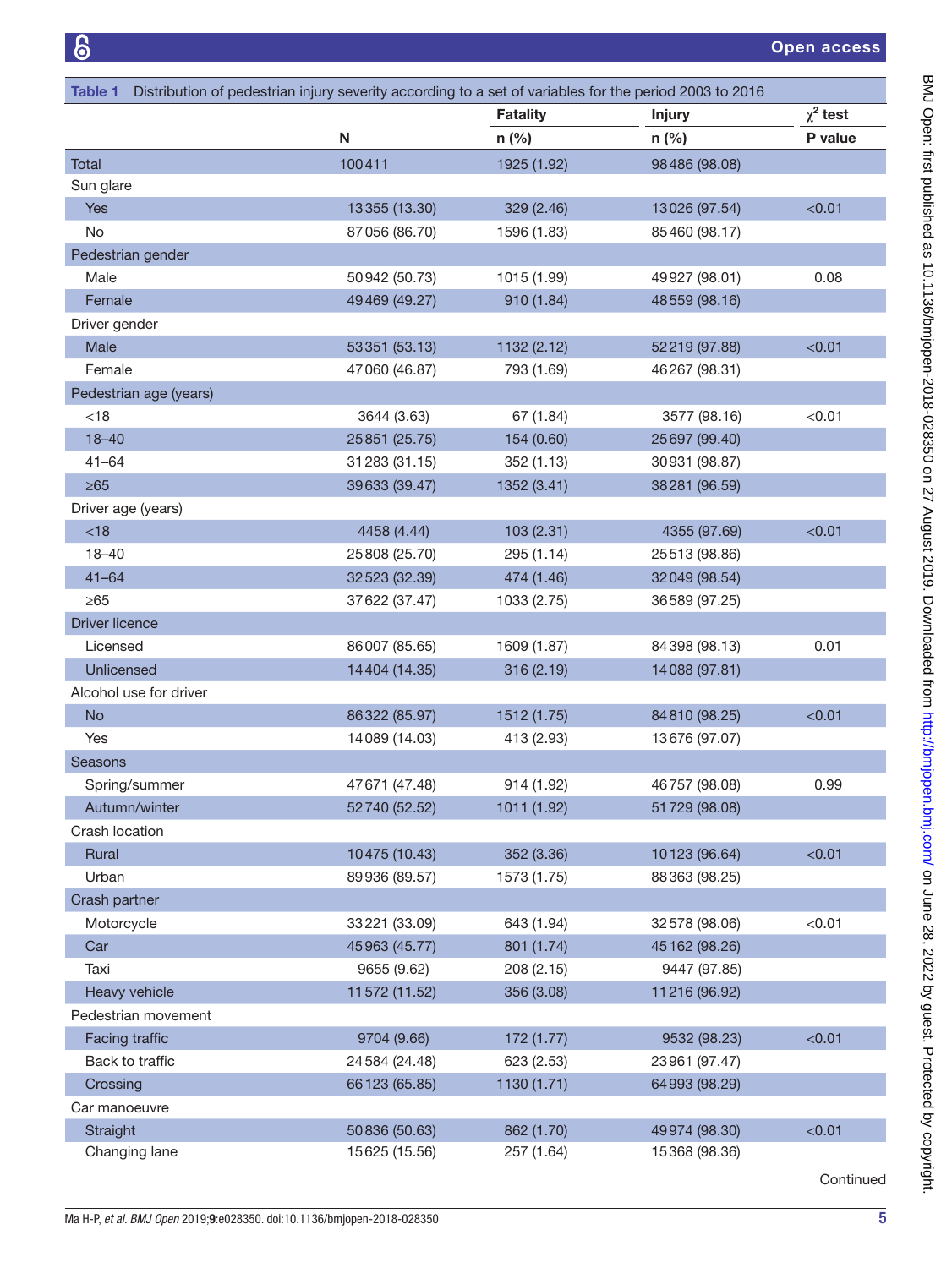| Table 1<br>Continued |                |                 |               |               |
|----------------------|----------------|-----------------|---------------|---------------|
|                      |                | <b>Fatality</b> | <b>Injury</b> | $\chi^2$ test |
|                      | N              | $n$ (%)         | $n$ (%)       | P value       |
| Overtaking           | 21 339 (21.25) | 601 (2.82)      | 20738 (97.18) |               |
| Turning              | 12611 (12.56)  | 205 (1.63)      | 12406 (98.37) |               |
| <b>Sunset</b>        |                |                 |               |               |
| Sunset               | 8325 (8.29)    | 214(2.57)       | 8109 (97.41)  | < 0.01        |
| Other times          | 87056 (86.70)  | 1596 (1.83)     | 85460 (98.17) |               |
| Sunrise              | 5030 (5.01)    | 115 (2.29)      | 4915 (97.71)  |               |
| Weekdays             |                |                 |               |               |
| Weekday              | 70366 (70.08)  | 1267 (1.80)     | 69099 (98.20) | < 0.01        |
| Weekend              | 30045 (29.92)  | 658 (2.19)      | 29387 (97.81) |               |

words, heavy vehicles are normally operated by professional drivers, with the majority of drivers in this group being men and middle-aged or older individuals. The heterogeneity of the heavy vehicle partner variable presented supporting estimating a mixed logit model of pedestrian injury severity because such effects are difficult to identify when using a logit framework with numerous interaction terms.

This mixed logit model with interaction terms of glare crashes with other variables highlights several

<span id="page-5-0"></span>Table 2 Mixed logit model estimation results for pedestrian

crucial features of glare crashes. For example, several interaction terms were discovered to affect fatalities and fixed across the observed pedestrians: facing traffic  $\times$  glare crash, elderly motorist  $\times$  glare crash and rural roadway  $\times$  glare crash. It appears that facing traffic in a glare-related crash is a protective factor against pedestrian fatalities. Injuries to pedestrians were more likely to be fatal in glare crashes in which the drivers were elderly. Furthermore, in glare crashes that took place in a rural setting, injuries were more likely to be fatal than otherwise.

| injury severity during the period 2003 to 2016* (n=100411) |                  |           |         |  |  |
|------------------------------------------------------------|------------------|-----------|---------|--|--|
| <b>Variable</b>                                            | <b>Parameter</b> | <b>SE</b> | t value |  |  |
| <b>Fatal injury</b>                                        |                  |           |         |  |  |
| Fixed parameters                                           |                  |           |         |  |  |
| Constant                                                   | $-0.531$         | 0.215     | $-2.47$ |  |  |
| Glare-related crash                                        | 0.527            | 0.164     | 3.21    |  |  |
| Pedestrian facing traffic                                  | $-0.304$         | 0.110     | $-2.76$ |  |  |
| Pedestrian aged 65+<br>years                               | 0.553            | 0.237     | 2.33    |  |  |
| Motorist aged 65+ years                                    | 0.218            | 0.102     | 2.14    |  |  |
| Rural roadway                                              | 0.985            | 0.251     | 3.92    |  |  |
| Intoxicated motorist                                       | 0.606            | 0.213     | 2.85    |  |  |
| Weekend                                                    | 0.134            | 0.053     | 2.53    |  |  |
| Overtaking manoeuvre                                       | 0.472            | 0.132     | 3.58    |  |  |
| Sunset                                                     | 0.162            | 0.074     | 2.19    |  |  |
| Random parameters                                          |                  |           |         |  |  |
| Male motorist                                              | 0.324            | 0.139     | 2.33    |  |  |
| SD of distribution                                         | 0.389            | 0.163     | 2.39    |  |  |
| Heavy vehicle partner                                      | 0.274            | 0.110     | 2.49    |  |  |
| SD of distribution                                         | 0.622            | 0.290     | 2.14    |  |  |

Restricted log-likelihood (constant only): −8267.1.

Log-likelihood at convergence: −5806.4.

\*The outcome 'injury' is the baseline case with its parameters set at zero.

<span id="page-5-1"></span>Table 3 Mixed logit estimation results for pedestrian injury severity with interaction terms of glare-related crashes and other variables\* (n=100411)

| Variable                                           | <b>Parameter</b> | <b>SE</b> | t value |
|----------------------------------------------------|------------------|-----------|---------|
| Fatal injury                                       |                  |           |         |
| <b>Fixed parameters</b>                            |                  |           |         |
| Constant                                           | $-0.324$         | 0.139     | $-2.33$ |
| Male motorist                                      | 0.193            | 0.069     | 2.80    |
| Sunset                                             | 0.274            | 0.089     | 3.08    |
| Pedestrian facing traffic $\times$ glare<br>crash  | $-0.439$         | 0.126     | $-3.48$ |
| Pedestrians aged 65+ years                         | 0.533            | 0.210     | 2.54    |
| Motorists aged $65+$ years $\times$ glare<br>crash | 0.432            | 0.143     | 3.02    |
| Rural roadways $\times$ glare crash                | 0.684            | 0.190     | 3.60    |
| Intoxicated motorist                               | 0.461            | 0.154     | 2.99    |
| Weekend                                            | 0.157            | 0.075     | 2.09    |
| Overtaking manoeuvre                               | 0.329            | 0.121     | 2.72    |
| Random parameter                                   |                  |           |         |
| Heavy vehicle as crash partner                     | 0.248            | 0.089     | 2.78    |
| SD of distribution                                 | 0.526            | 0.211     | 2.49    |

Restricted log-likelihood (constant only): −7302.7.

 $p^2 = 0.308$ .

\*The outcome 'injury' constituted the baseline, with its parameters set at zero.

 $\rho^2$  = 0.298.

Log-likelihood at convergence: −5054.6.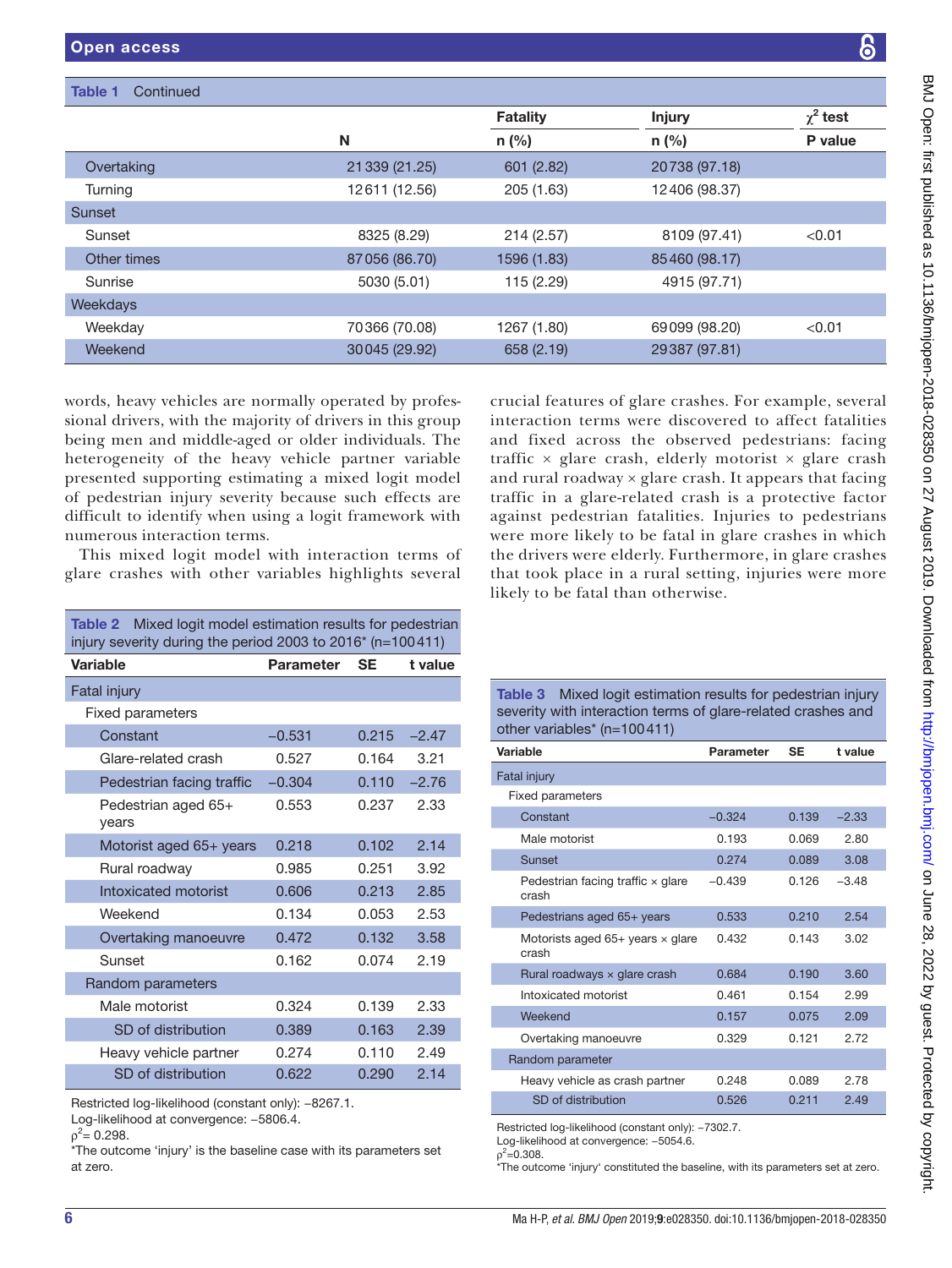### **DISCUSSIONS**

By using the National Traffic Crash Dataset and sunrise and sunset data from the NOAA, the present study examined whether sun glare was associated with pedestrian fatalities involved in motor vehicle crashes. This research contributes to the growing literature on pedestrian safety as well as fills a major research gap regarding the effect of sun glare on pedestrian fatalities. Regarding methodological contributions, the proposed models offer methodological flexibility to identify individual-specific heterogeneity that may arise as a result of other unmeasured factors related to motorist experience or behavioural or geographical characteristics. When developing intervention strategies for improving pedestrian safety in sun-glare conditions, the heterogeneous effects of certain variables (which cannot be determined with traditional logit models) should be considered.

The empirical contributions of this research are those findings related to the factors affecting pedestrian fatalities. The identification of these risk factors may provide policymakers with information crucial to establishing suitable policies and strategies that may reduce the risk of crashes or severity. The following findings merit further discussion.

Most drivers commute during hours of extreme sun glare. It is therefore not surprising that more crashes occur on roadways that experience a significant portion of traffic during peak morning (sunrise) and afternoon (sunset) hours. The adverse effect of sun glare on crash occurrence has been well-documented in relevant literature. $3^{14}$  $3^{14}$  However, Mitra<sup>3</sup> discovered that motorist injury severity was not increased in glare conditions, possibly as a consequence of reduced travel speed.<sup>[8](#page-8-0)</sup> Such a protective effect of sun glare against associated motorist injury severity does not apply to pedestrians; our study concludes that glare conditions (as indicated in the overall model) are associated with pedestrian fatalities.

In our study, the adverse effect of sun glare was greater on rural roadways where crashes occur at higher speeds and motorists may not expect to encounter pedestrians as often as they would on urban roadways. One commonly-adopted engineering measure is the use of adjust message signs to warn drivers of the risk of sun glare at times and locations (ie, rural roadways) prone to sun glare.<sup>[9](#page-8-1)</sup>

Mitra<sup>3</sup> noted that the odds of glare causing crashes at intersections were higher during the morning hours and in autumn and winter months in Arizona, USA. In our study, seasons had a negligible effect on pedestrian fatalities. Adding to the research conducted by Hagita and Mori, $^{22}$  who concluded that the rate of pedestrian crashes shortly after sunset was higher than that at any other time in Japan, our study revealed that compared with sunrise, the adverse effect of sun glare on pedestrian fatalities was greater during sunset in Taiwan. Therefore, sun glare during sunset hours may not only increase pedestrian crashes, as indicated by Hagita and Mori,<sup>22</sup> but also affect the resulting injury severity. Evening commutes

are often risky due to fatigue, distraction or other factors unrelated to sun glare. In our study, injuries sustained by pedestrians were more likely to be fatal at sunset than any other daytime of day. Additional research is warranted to examine whether sun glare affects pedestrian fatalities in evening commuting crashes.

Studies have suggested that compared with sober motorists, intoxicated motorists are more likely to leave pedestrians unattended by leaving the crash scene, thereby increasing pedestrian injury severity. Furthermore, alcohol use has been discovered to lead to hit-andruns at night and during the weekend. $23 \frac{23}{4}$  Our study revealed that the combined effects of alcohol consumption and sun glare were associated with pedestrian fatalities. Similar to other studies,  $23.24$  our research highlights, in particular, the effect of motorist alcohol consumption on the likelihood of fatality and on the weekends.

Studies have consistently reported that elderly motorists are the group most affected by sun glare. For example, two simulation studies conducted by Gray and Regan<sup>[6](#page-7-3)</sup> and Theeuwes *et*  $a\bar{l}$  reported that in conditions of sun glare, older drivers executing a turning manoeuvre demonstrated significantly greater reductions in safety margin than did younger drivers, and older drivers demonstrated the most significant decrease in the ability to successfully detect pedestrians. Studies analysing real-life police-reported crash data<sup>15</sup> have indicated that in conditions of sun glare, older drivers are more likely to strike other vehicles. Our study contributes to the literature on pedestrian safety by concluding that older motorists, when affected by sun glare, are likely to cause fatal injuries to pedestrians when crashes occur. Advance-warning signs or educational efforts to increase older drivers' awareness of sun-glare conditions may reduce the likelihood of vehicle crashes or pedestrian injury severity.

In our study, no discrepancy was found between injuries in spring/summer and autumn/winter. We speculate that this is primarily because the anticipated effect of sun glare in different seasons may be offset by, for example, typhoons that strike Taiwan in summer and northeast monsoon in winter. Our result differs from those from large country,<sup>3</sup> where the adverse effect of sun glare was found to be greater in autumn and winter months. Such studies have been conducted in large countries such as the USA, where the climate changes substantially across latitudes, whereas Taiwan is a small island where climate changes little throughout the country.

Considerable work has concluded that older pedestrians are more likely to be fatally or severely injured in crashes, both during daytime and night conditions. $^{25}$  $^{25}$  $^{25}$ Our research provides ample evidence to suggest that injuries sustained by older pedestrians in crashes caused by sun glare are more likely to be fatal than those sustained by younger pedestrians. Whether the reduced conspicuity of pedestrians (particularly older pedestrians) under conditions of sun glare (twilight) plays a role in this effect is uncertain. However, enhancing the conspicuity of pedestrians with the use of visibility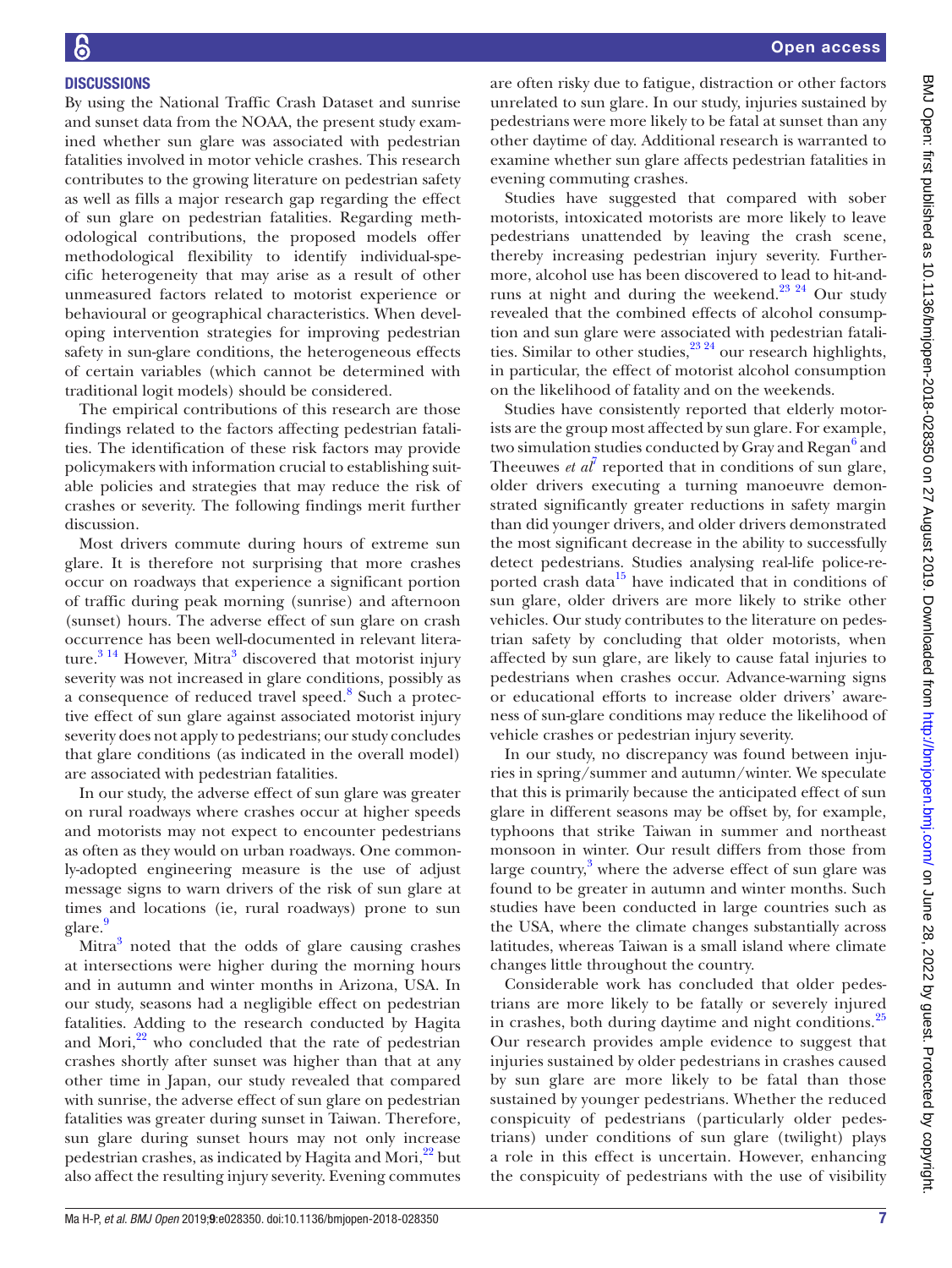aids, not only in night conditions<sup>26</sup> but also in twilight conditions, may be beneficial for reducing crash risk or severity.

Adding to the research conducted by Sun *et al*, [14](#page-8-6) who reported that crashes related to improper turning or lane changing were more likely to occur during periods of sun glare, the present study reveals an association between the execution of overtaking manoeuvres during periods of sun glare and pedestrian fatalities. Injuries sustained in crashes caused by vehicles executing overtaking manoeuvres are commonly severe because motorists must accelerate to overtake other vehicles. In Taiwan, it is common for motorists to execute overtaking manoeuvres by using roadway shoulders, where pedestrians walk. Motorists should be aware of the risk they pose to pedestrians when overtaking other vehicles, particularly during periods of sun glare.

Studies have reported that facing traffic is beneficial for preventing pedestrian crashes $^{27}$  and reducing the severity of related injuries. $^{25}$  Our study complements these studies by concluding that walking against traffic is associated with decreased injury severity. In these cases, pedestrians' forward views may be well lit and thus be more favourable for pedestrians than walking in other directions. Expressing the necessity of facing traffic while walking along a street, particularly in conditions of sun glare, should be supplemented with information regarding the related safety benefits.

Although it varied among the study pedestrians, being struck by heavy vehicles increased the likelihood of fatal injuries. Although this finding agrees with those of other studies, $^{28}$  29 we additionally concluded that the effect of heavy vehicles was greater in conditions of sun glare. Notably, drivers of heavy vehicles tend to be professional. It is unclear whether driving this particular group of vehicles, in combination with undertaking longer hours of travel compared with those undertaken by a car driver, makes such drivers more susceptible to problems related to sun glare than other drivers are. Educational efforts can be directed towards drivers of heavy vehicles regarding driver susceptibility to sun glare, particularly on roadways with pedestrians.

This study had the following research limitations. First, it did not consider the surrounding topography; motorists travelling through areas with buildings or mountains, may be less susceptible to sun glare because the sun is occluded. By analysing geographical and police report data, likely times and locations for sun glare can be predicted, and motorists can be well informed regarding where and when to expect sun glare. Furthermore, we classified crashes as being related to glare when the angular distance between the driver's line of sight and the sun was between 0° and 45°, a threshold based on research in Japan. $^{13}$  $^{13}$  $^{13}$  Further research adopting more stringent thresholds of 10°, 20° or 30° degrees or analysing the changes in this effect for motorists of different ages may attempt to compare their results with ours, as indicated by Jurado-Piña and Pardillo Mayora.<sup>9</sup>

Due to limited funding, we could link only the National Traffic Crash Dataset and NOAA data but not prehospital triage system or hospital data (eg, the National Health Insurance Research Dataset). We recommend that future research link our data to clinical datasets that provide details on injuries (eg, injured body regions, hospitalisation) other than the condition of fatalities examined in this study.

Sun glare is a combined spatiotemporal factor. To broaden our collective understanding of factors of pedestrian safety, collecting spatial and temporal data whenever possible is paramount. The empirical results obtained in this study may be unique to Taiwan because of its unique sunrise and sunset times and orientations. As a result, until additional analyses are conducted using data from other countries to determine whether sun glare is a salient factor of pedestrian fatalities, caution should be exercised in generalising our findings for application in other settings.

Contributors H-PM drafted and revised the manuscript and established the theoretical support for data analyses. P-LC re-analysed the data and interpreted the results. S-KC reviewed relevant literature and analysed the data. L-HC analysed the data. VL edited the manuscript and reviewed relevant literature. C-WP was responsible for study design, contributed to the analysing and interpretation of data, drafted the manuscript and strengthened discussion and conclusion. The final version of the manuscript was read and approved by all contributing authors.

Funding This study was financially supported by grants from the Ministry of Science and Technology, Taiwan (MOST 105-2221-E-038-013-MY3) and Yuan's General Hospital and Taipei Medical University (106YGH-TMU-07). The funders had no role in the design of the study, data collection and analysis, interpretation of data or preparation of the manuscript. Václav Linkov was supported by the Ministry of Education, Youth and Sports within National Sustainability Programme I, a project of Transport R&D Centre (LO1610), on a research grant acquired from the Operational Programme Research and Development for Innovations (CZ.1.05/2.1.00/03.0064).

Competing interests None declared.

Patient consent for publication Not required.

Provenance and peer review Not commissioned; externally peer reviewed.

Data availability statement Data are available in a public, open access repository.

Open access This is an open access article distributed in accordance with the Creative Commons Attribution Non Commercial (CC BY-NC 4.0) license, which permits others to distribute, remix, adapt, build upon this work non-commercially, and license their derivative works on different terms, provided the original work is properly cited, appropriate credit is given, any changes made indicated, and the use is non-commercial. See: [http://creativecommons.org/licenses/by-nc/4.0/.](http://creativecommons.org/licenses/by-nc/4.0/)

#### **REFERENCES**

- <span id="page-7-0"></span>1. Owsley C, McGwin G. Vision and driving. *[Vision Res](http://dx.doi.org/10.1016/j.visres.2010.05.021)* 2010;50:2348–61.
- <span id="page-7-1"></span>Tversky A, Kahneman D. Judgment under uncertainty: heuristics and biases. *[Science](http://dx.doi.org/10.1126/science.185.4157.1124)* 1974;185:1124–31.
- <span id="page-7-5"></span>3. Mitra S. Sun glare and road safety: an empirical investigation of intersection crashes. *[Saf Sci](http://dx.doi.org/10.1016/j.ssci.2014.06.005)* 2014;70:246–54.
- <span id="page-7-2"></span>4. Redelmeier DA, Tibshirani RJ. Why cars in the next lane seem to go faster. *[Nature](http://dx.doi.org/10.1038/43360)* 1999;401:35–6.
- 5. Redelmeier DA, Raza S. Optical illusions and life-threatening traffic crashes: a perspective on aerial perspective. *[Med Hypotheses](http://dx.doi.org/10.1016/j.mehy.2018.02.008)* 2018;114:23–7.
- <span id="page-7-3"></span>6. Gray R, Regan D. Glare susceptibility test results correlate with temporal safety margin when executing turns across approaching vehicles in simulated low-sun conditions. *[Ophthalmic Physiol Opt](http://dx.doi.org/10.1111/j.1475-1313.2007.00503.x)* 2007;27:440–50.
- <span id="page-7-4"></span>7. Theeuwes J, Alferdinck JWAM, Perel M. Relation between glare and driving performance. *[Hum Factors](http://dx.doi.org/10.1518/0018720024494775)* 2002;44:95–107.